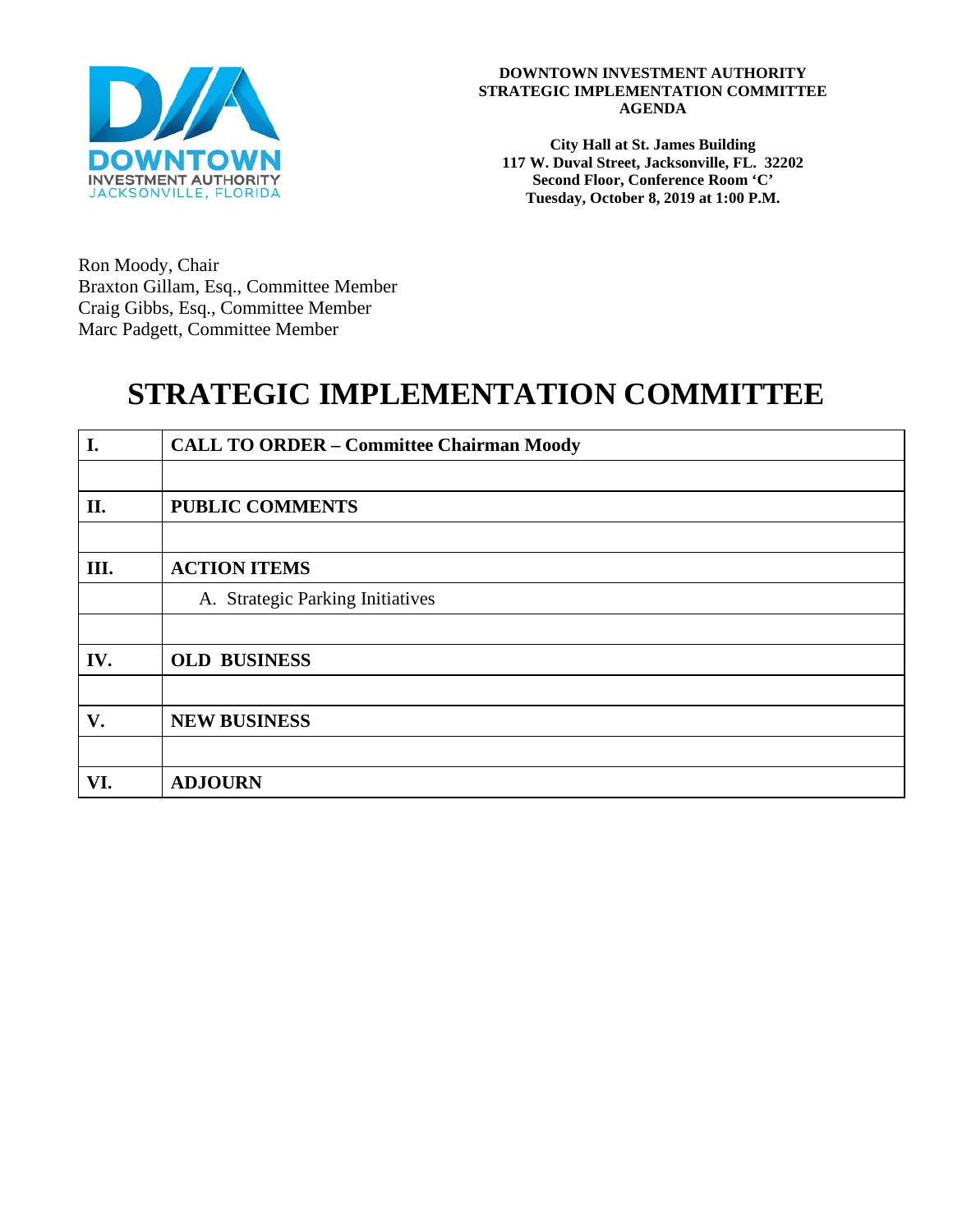

## **Downtown Investment Authority Committee Meeting**

**City Hall at St. James 117 West Duval St., 2nd Floor, Conf Room C.**  *Tuesday, October 8, 2019– 1:00 p.m.*

## *DIA Strategic Implementation Committee Meeting Minutes*

**Committee Members Present:** Ron Moody, Committee Chair, Craig Gibbs, Esq., Oliver Barakat, and Dane Grey

**DIA Staff:** Lori Boyer, Chief Executive Officer, Guy Parola Operations Manager, Bob Carle, Office of Public Parking and Karen Underwood-Eland, Executive Assistant

# **Mayor's Office: Brian Hughes, Chief Administration Officer, Office of the Mayor**

**Council Members:** None

**Office of General Counsel:** John Sawyer, Office of General Counsel

# **I. CALL TO ORDER**

Committee Chairman Moody called the meeting to order at 1:00 p.m. The attendees introduced themselves for the record.

Mr. Hughes provided update to the members regarding comprehensive parking study.

- Outside DIA
- Privately managed asset
- Model today, how to bring into public
- Private public partnership
- Expressed administration point of view
- Thorough process

CEO Boyer introduced vision and reported that Board Member Grey resigned as a DIA Board Member on Monday, October 7, 2019 at 5:00 p.m.

- Shared additional development strategy regarding parking need, plans to build garages.
- 1. Technology modernize system
- 2. Parking Strategy significant price constraints
- 3. Recognize increasing parking demand in the Urban Core.

Dane Grey, Elite Parking, CEO provided a presentation to the committee and shared his thoughts.

- Produced a high level 50 page slide presentation
- Slide 25 numbers in review section
- 30 year terms
- Economic impact , 5 year variation/pictures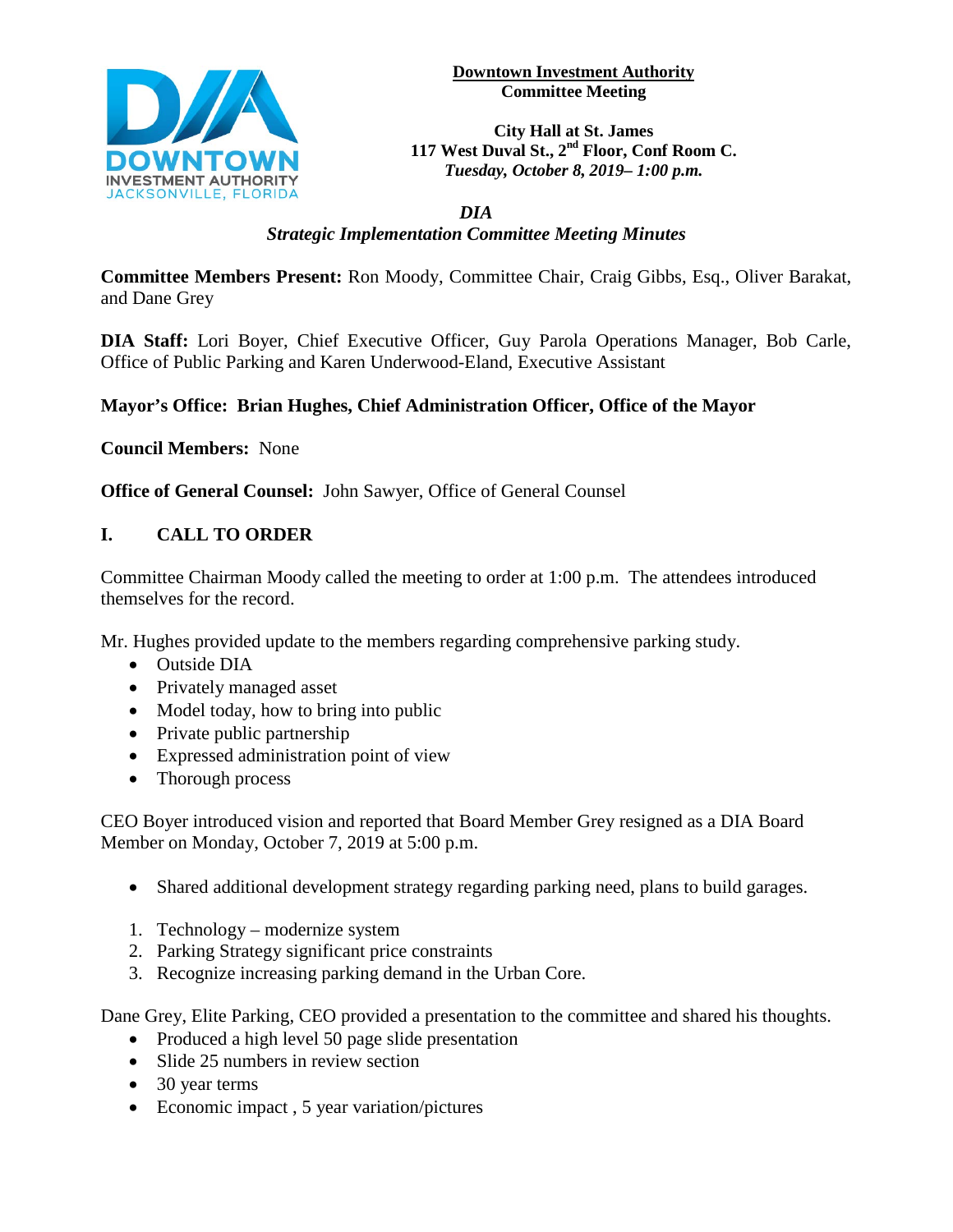Downtown Investment Authority Strategic Committee Meeting September 9, 2019 Page 2 of 3

• Ensure that the DIA never goes in the negative

Ron Moody inquired about total cost to City. Dane Grey shared capital investment.

• \$43 annually split with City of Jacksonville

Oliver Barakat encompasses 211 on-streets parking and asked where the funding goes. CEO Boyer responded to the Enterprise Fund.

CEO Boyer reported the below:

- Does not fit under a notice of disposition
- Not statutory
- Will have to go through City Council
- Discussed proceedings 30% to Police Pension Fund.
- Management Agreement

Oliver Barakat discussed combined revenue 17.4. Garage economic development tool parking and economic development total.

Ron Moody asked Mr. Grey about any on-street owned by City beyond DIA.

Craig Gibbs asked questions regarding Lot J. CEO Boyer responded about first right refusal.

CEO Boyer asked committee to take time to review and understand Office of Public Parking.

- Ask DIA to vet implementation of strategy
- How some will impact OPP
- Not present in October
- Schedule another committee meeting in November
- Met with two  $(2)$  building owners
- Need 750 parking spaces
- Need 250 spaces, will build garage to DIA for participation
- Met with City for 150 spaces for garage
- Waiting 132 based on discount parking
- Need one month to research to finalize list

Bond Questions:

- St. Vincent's
- St Augustine
- Airports

CEO Boyer addressed retail enhancement strategy, concentrated restaurant for free, nighttime parking at the Ed Ball and Yates Buildings.

CEO Boyer stated those 30 days to vet specifics.